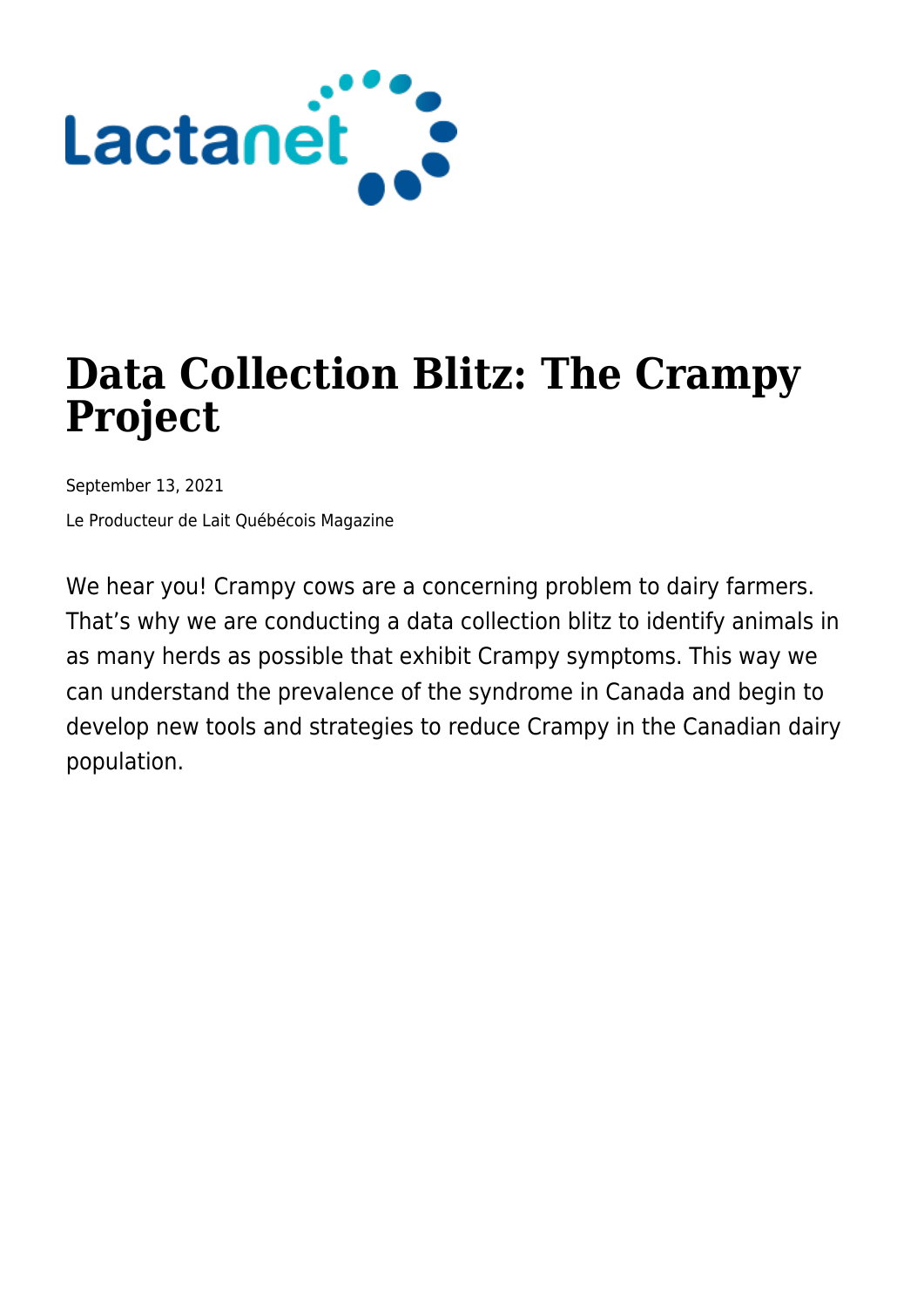

# A brief background

Bovine Spastic Syndrome (BSS), or "Crampy" as its commonly known to dairy farmers, is a chronic-progressive neuromuscular disorder that affects all breeds of cattle. Crampy usually affects older cattle and is characterized by spastic contractions in the muscle on one or both hindlegs, the back and eventually the entire body.

But Crampy doesn't show the same in all animals. The wide range and progression of symptoms makes this syndrome challenging to recognize and diagnose. It was first described in the early 1900's and since then researchers have struggled to find the root cause of the disease or possible cures. A widely accepted theory is that Crampy is a genetic syndrome, but we don't have accurate data to prove it – yet!

#### How to tell if your cow is Crampy

It is crucial that animals are diagnosed when moving, standing or sitting as symptoms do not show while stagnant. Signs of Crampy usually start to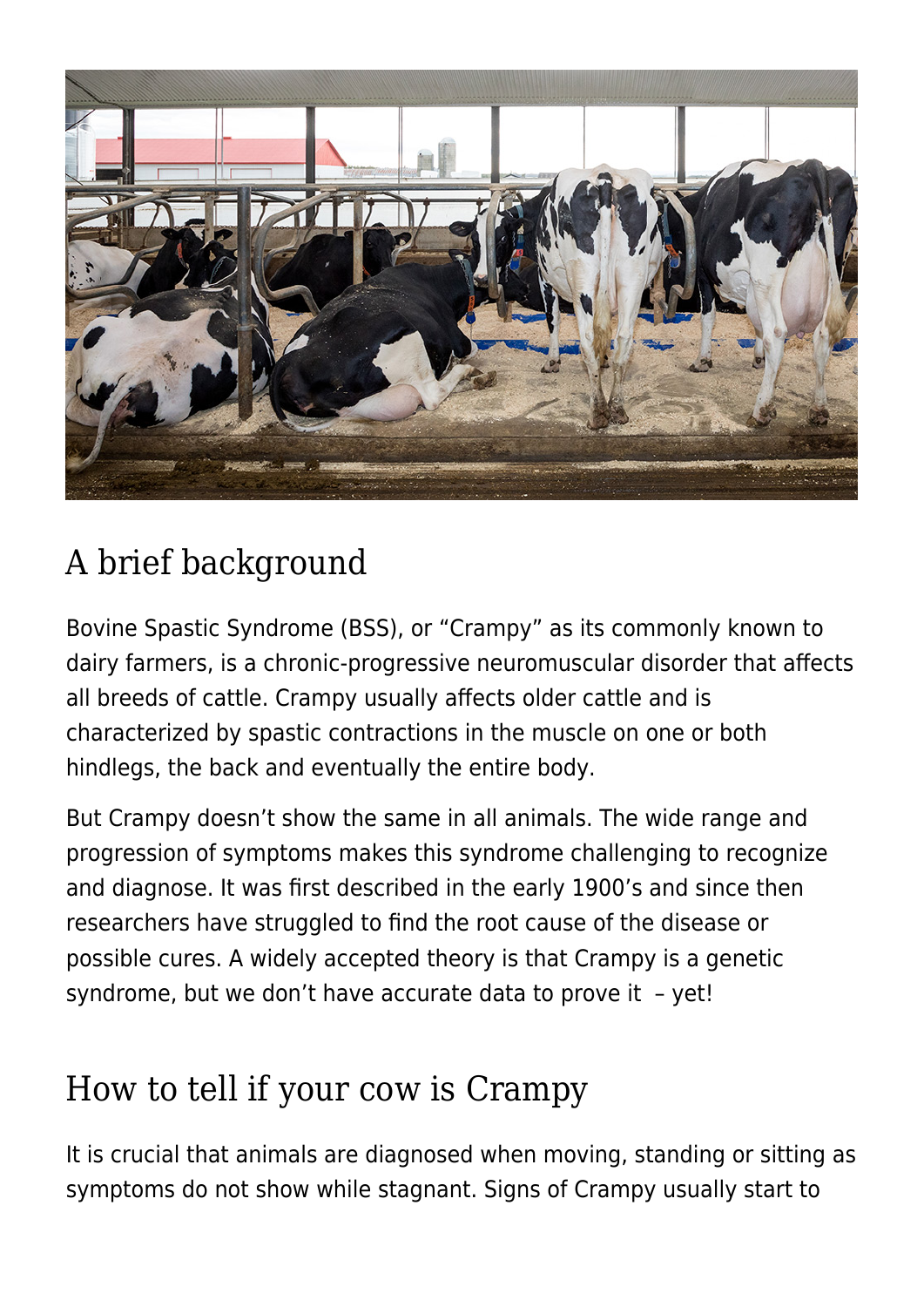show between the age of 2 to 7 years. In rare and unusual cases, the symptom can start as early as 1 year. At first signs, the animal starts to shake or push against the neck rail when rising. Mild attacks last only for 15 to 30 seconds and affect only the hindlimbs, resulting in extended legs. Crampy is a slowly progressing condition and mild attacks can occur for many years before they become severe. In many cases, clinical signs are overlooked for multiple years.

As the syndrome progresses, attacks become longer and more serve. Periods of severe attacks can last for 1 to 3 weeks and are usually followed by a period of mild symptoms for up to 6 months. During severe attacks, all muscles seem to be affected by spasms that last up to an hour or even longer. Animals lose production and weight as they can't eat – reducing profit and animal welfare. There is no specific drug treatment or permanent cure for Crampy . Consequently, affected animals can only be treated symptomatically, which negatively affects the animal's lifetime productivity.

### Confusion with Spastic Paresis

Crampy isn't the only syndrome we are interested in, or that causes upper limb lameness. Bovine Spastic Paresis (BSP) is another neuromuscular syndrome that exists in dairy cattle. While there are many similarities between Crampy and Paresis, they are two distinctive disorders. Ideally, it is important that we can tell the difference between them on farm so that we can accurately record, monitor and manage each syndrome. Compared to Crampy , Paresis is a disorder characterized by permanent spasms with a contracted Achilles tendon that mainly affects young animals. The hock becomes straight and rigid, causing the leg to swing in a pendulum motion and resembling a pegged leg. Paresis is a continuous disorder, unlike Crampy where the animal experiences episodes of attacks.

Here is a quick table to help you compare the similarities and differences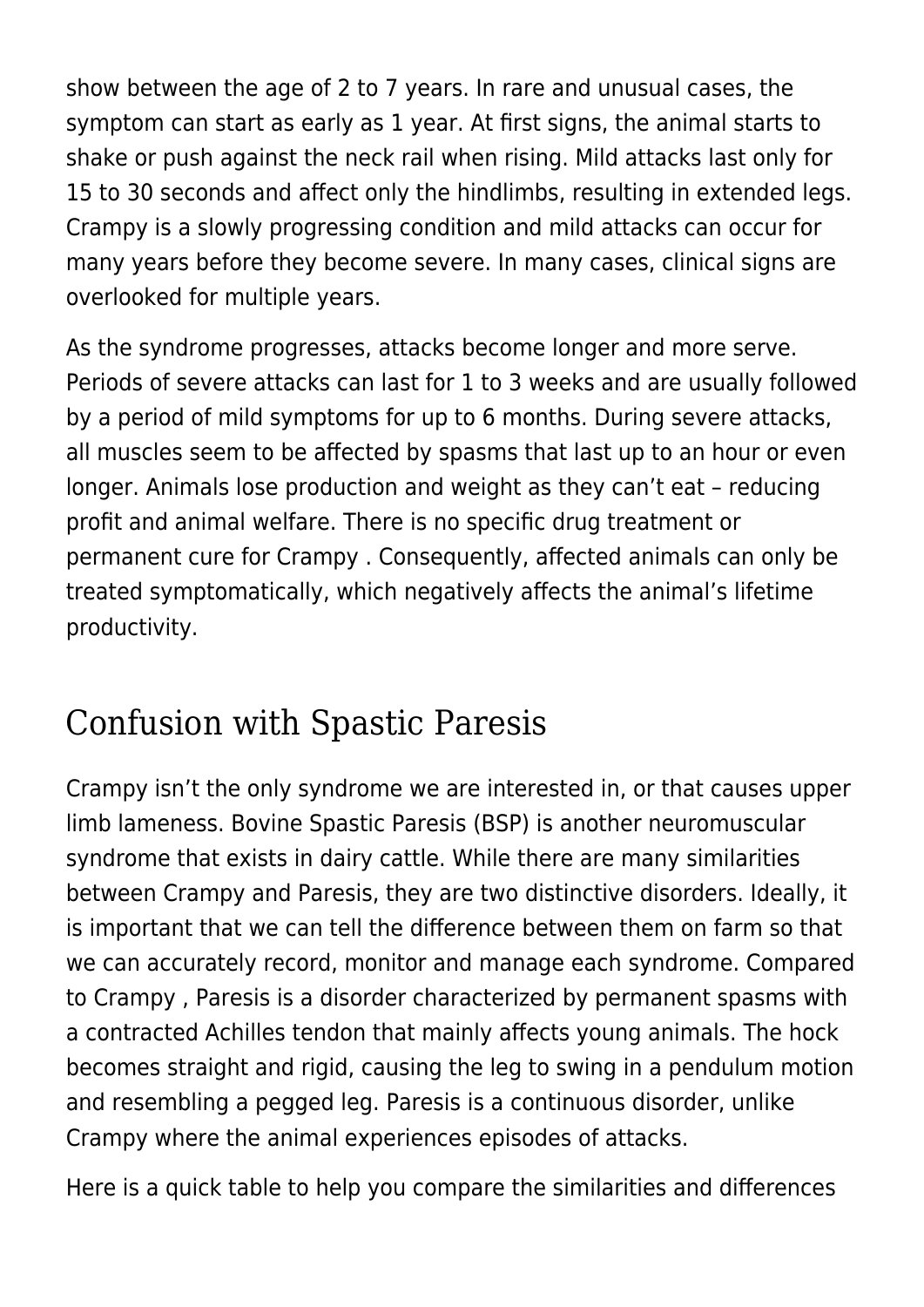between Bovine Spastic Syndrome (Crampy) and Bovine Spastic Paresis:

Table 1. Similarities and differences between Bovine Spastic Syndrome (Crampy) and Bovine Spastic Paresis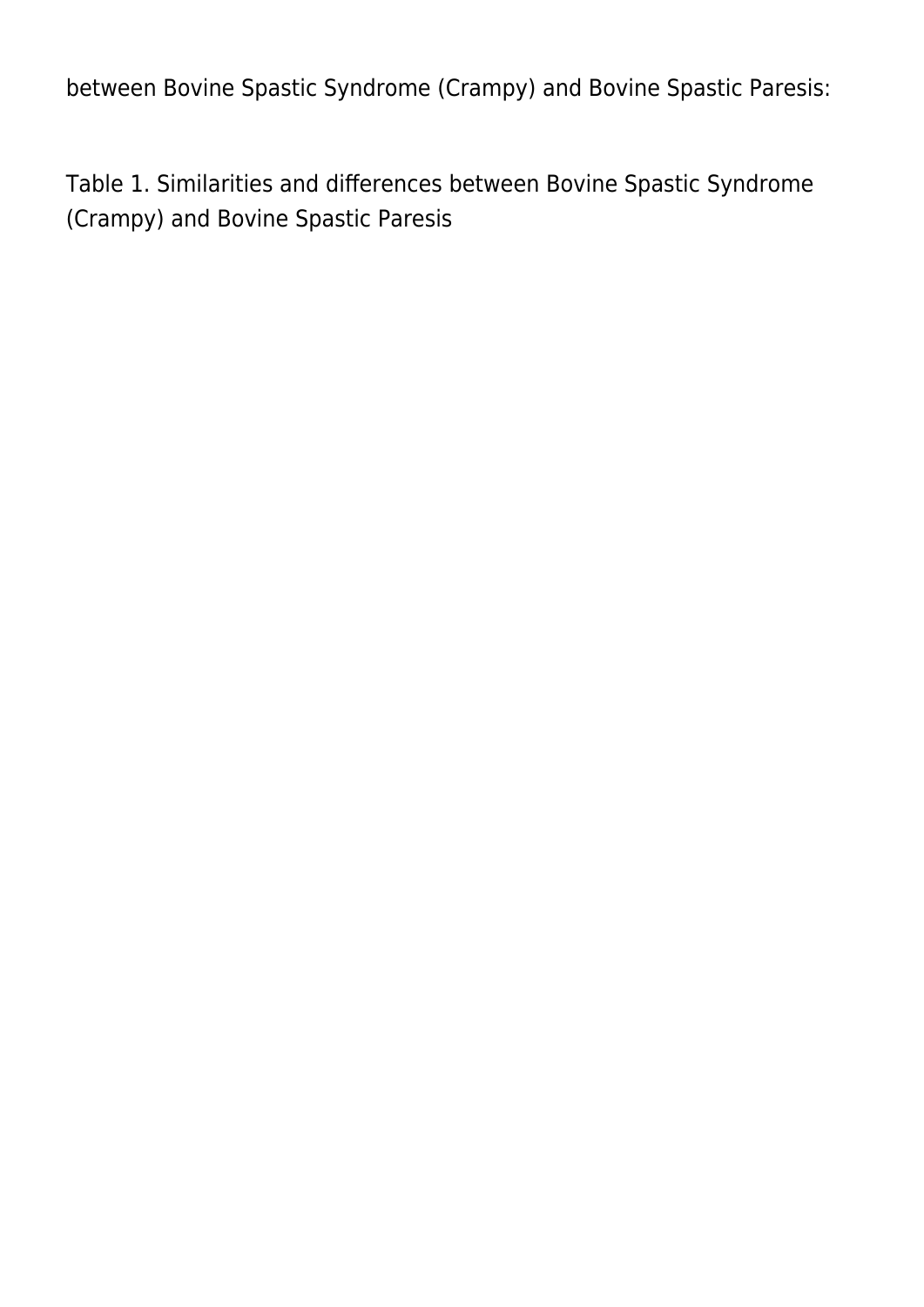| <b>Differences</b> |                              | <b>Bovine Spastic</b><br>Paresis<br>(Paresis)                                                                                                                                     | <b>Bovine Spastic</b><br>Syndrome<br>(Crampy)                                                                                                                                                                                                                                             |
|--------------------|------------------------------|-----------------------------------------------------------------------------------------------------------------------------------------------------------------------------------|-------------------------------------------------------------------------------------------------------------------------------------------------------------------------------------------------------------------------------------------------------------------------------------------|
|                    | Age at onset                 | Calves<br>Typically: 3-9<br>months<br>Rare cases: up to 15<br>months                                                                                                              | Mature animals<br>Typically: 2 - 7 years<br>Rare cases: as early as<br>1 year                                                                                                                                                                                                             |
|                    | Clinical<br>signs            | Resembles a<br>"pegged-leg"<br>Hindlimb that cannot<br>touch the ground<br>and swings like a<br>pendulum. The hock<br>is straight and rigid,<br>and the tail carriage<br>elevated | Episodes of<br>hyperextending<br>hindlimbs usually<br>accompanied by head<br>raising and<br>"stretching"<br>behaviour<br>Early signs include<br>shaking or pressing<br>against neck rail when<br>getting up<br>Mild cases usually<br>have symptom free<br>periods and worsens<br>overtime |
|                    | Affected<br>areas of<br>body | Most commonly<br>affects one hindlimb.<br>In rare cases both<br>hindlimbs may be<br>affected, but one<br>side is more severe                                                      | Most commonly<br>affects both<br>hindlimbs, but can<br>affect only one in<br>some cases                                                                                                                                                                                                   |
|                    | Treatment                    | Surgical treatment<br>possible                                                                                                                                                    | Some intervention<br>possible, but only to<br>reduce symptoms                                                                                                                                                                                                                             |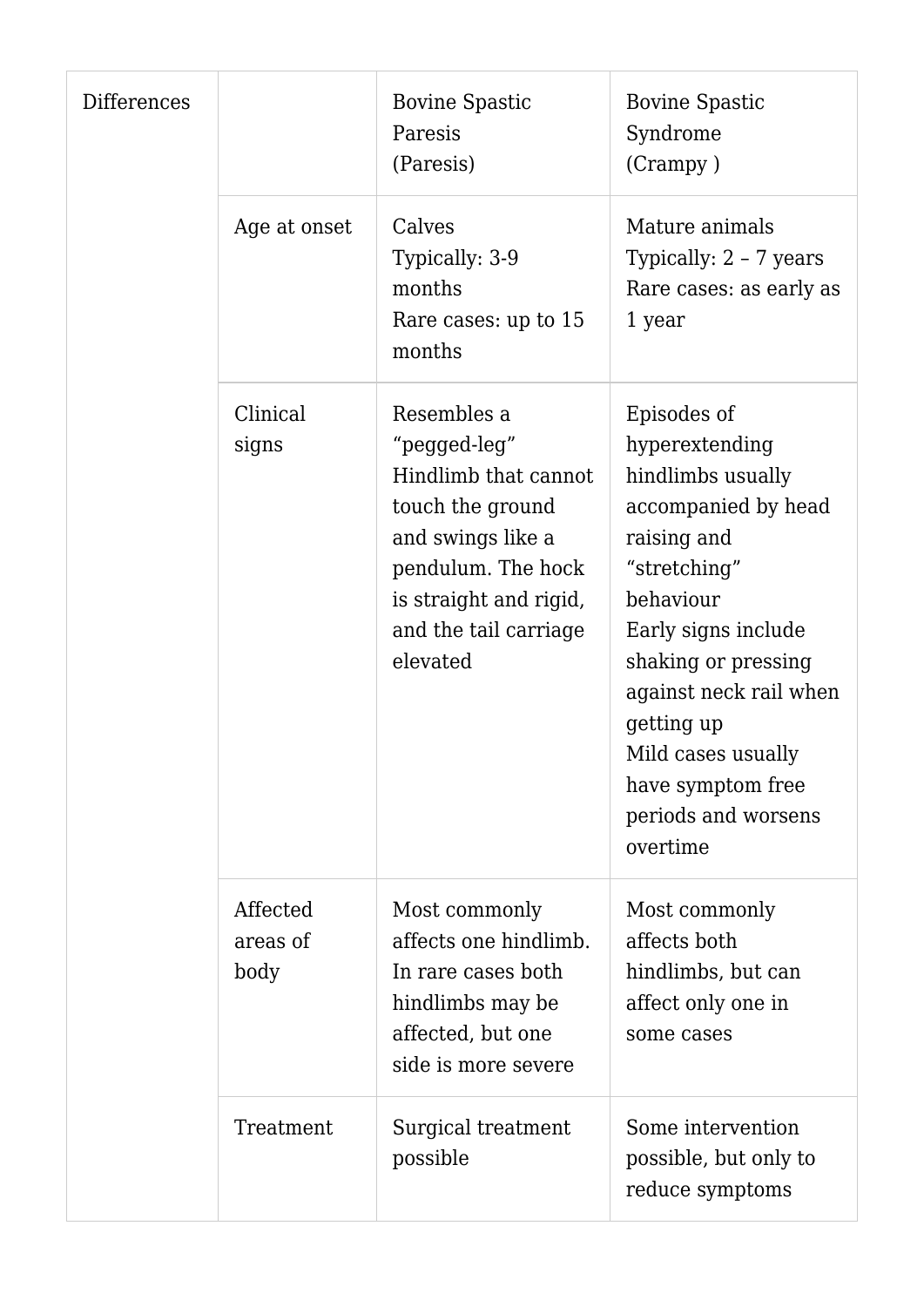| Similarities | Clinical signs<br>and affected | Symptoms in one or both hindlimbs, often<br>increased angle of ankle joint, symptoms |
|--------------|--------------------------------|--------------------------------------------------------------------------------------|
|              | areas of the<br>body           | appear only in rising, standing and moving<br>animals, no recovery of clinical signs |

# Current monitoring and recording of Crampy

In Canada, for decades now, the type classification system has recorded "Crampy" as one of several defective characteristics. This recording system allowed the classifier to identify animals that were either "mild" (1 tick) or "severe" (2 ticks) and served to monitor relative trends in the frequency of "Crampy" within each dairy cattle breed. The classification program concentrates on the conformation assessment of cows during their first lactation. This is usually before the first onset of symptoms – meaning that our current prevalence of "Crampy" is most likely largely underestimated. Nevertheless, the collection of this Crampy data over many years has demonstrated that some sires have a higher prevalence in their daughters compared to other sires.

# We need real, on-farm data collection

Genomic selection provides a new opportunity to the dairy sector. The first step in developing genetic tools is to implement a national data collection strategy to identify those animals in dairy herds across Canada that are "Crampy". Using this approach requires producers to subjectively assess "Crampy" on their own, without the assistance of a specialist such as a veterinarian.

To help us achieve a high degree of accuracy in terms of producerreported assessments of Crampy, versus Paresis, we've focused our data collection on key pieces of information. This includes identifying the level of severity of Crampy as well as an estimated age at onset. We need to be